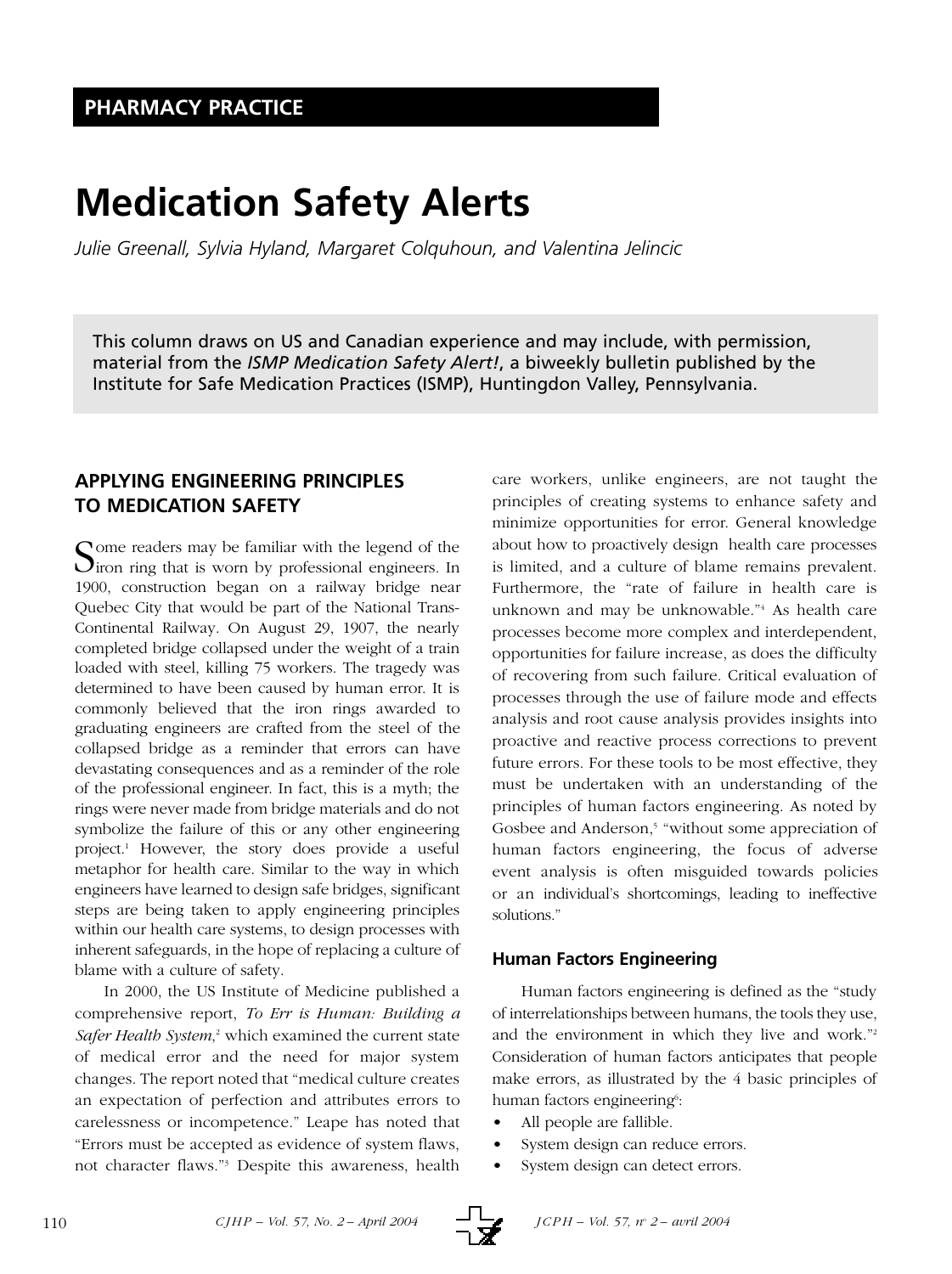System design can reduce the consequences of errors.

The increasing use of technology at all levels of health care makes consideration of human factors a requirement for error prevention. A recent United Kingdom study, reviewing 1495 incidents directly associated with infusion pumps, showed that in 53% of cases no fault was found with the device.<sup>7</sup> Technical excellence was not sufficient to prevent serious errors from occurring. In his book *The Human Factor*, Vicente has noted that "More and more, we're being asked to live with technology that is technically reliable … but that is so complex or counterintuitive that it's actually unusable by most human beings."8

Medication systems in health care are complex and require the interaction of multiple subsystems involving people, equipment, and organizational frameworks such as policies, procedures, and guidelines. An individual's ability to complete work is influenced by many factors, some of which are not readily apparent. The principles of human factors engineering take into account human characteristics such as physical dimensions and human mental characteristics such as learning, remembering, and decision making. Other human factors such as group dynamics, task complexity, and concurrent tasks also affect job performance.<sup>9</sup>

Medication label design is an example of an area where the consideration of human factors principles is critical. Use of simple, sans serif fonts and of font size appropriate to reading distance and lighting levels substantially improves readability of labels. Use of "tallman lettering" (i.e., combinations of uppercase and lowercase letters, instead of full uppercase or full lowercase lettering) is an effective method of differentiating look-alike drug names, because it recognizes and accommodates the human factors principle of confirmation bias.<sup>10</sup> Tall-man lettering creates a mental alert by changing the shape of words that look similar when seen in uppercase letters only. An example of tall-man lettering is shown below:

| <b>VINCRISTINE</b> | VinCRIStine |
|--------------------|-------------|
| <b>VINBLASTINE</b> | VinBLAStine |

## **Failure Mode and Effects Analysis**

Failure mode and effects analysis is a systematic, proactive evaluation method used to identify and prevent process and product problems before they can occur. The first such analyses were performed in the aerospace industry in the 1960s, focusing on safety improvements. Since then, they have been used

extensively in the aeronautical, nuclear, and automotive industries and more recently have been beneficial in the evaluation of health care procedures. Failure mode and effects analysis is effective in evaluating a new process before its implementation and in proactively appraising the consequences of proposed changes to current processes. The analysis includes review of:

- steps in the process
- failure modes (What could go wrong?)
- failure causes (Why would the failure happen?)
- failure effects (What would be the consequences of each failure?)

The first step in conducting a failure mode and effects analysis is the identification of the specific process to be reviewed. Complex processes must be broken down into subprocesses. For example, the medication ordering, dispensing, and administration components of the medication-use system require separate analyses, since the system as a whole is too complex. Failure mode and effects analysis should be a team responsibility and should include everyone who is involved in the process under review. The team's first task is to identify and chart all the steps in the process. Once this has been completed, the team identifies the possible "failure modes", i.e., opportunities for error.

A key feature of failure mode and effects analysis is the assessment of the risk associated with each failure mode. In some approaches a mathematical calculation is used to develop a risk priority number for each failure mode. This calculation is based on the likelihood of occurrence, the likelihood of detection, and the severity of harm resulting from a system failure. Use of the risk priority number allows an objective assessment of the identified failure mode and assists the team in prioritizing areas for improvement. Processes with a high likelihood of occurrence and a low likelihood of detection have a higher risk priority number; low risk priority numbers are less likely to be of clinical significance.11 In 2001, the US Department of Veterans Affairs developed a streamlined version of failure mode and effects analysis specifically for use in health care. This process uses a decision tree algorithm and replaces the risk priority number with a hazard score.<sup>12</sup> Detailed information on failure mode and effects analysis in health care can be found at the Department of Veterans Affairs Web site,<sup>13</sup> as well as the Web site of the Joint Commission on Accreditation of Healthcare Organizations.<sup>14</sup>

For failure modes that are likely to occur and that have a high risk priority number or hazard score, causes should be eliminated, if possible, or safeguards implemented. Examples of safeguards are verification

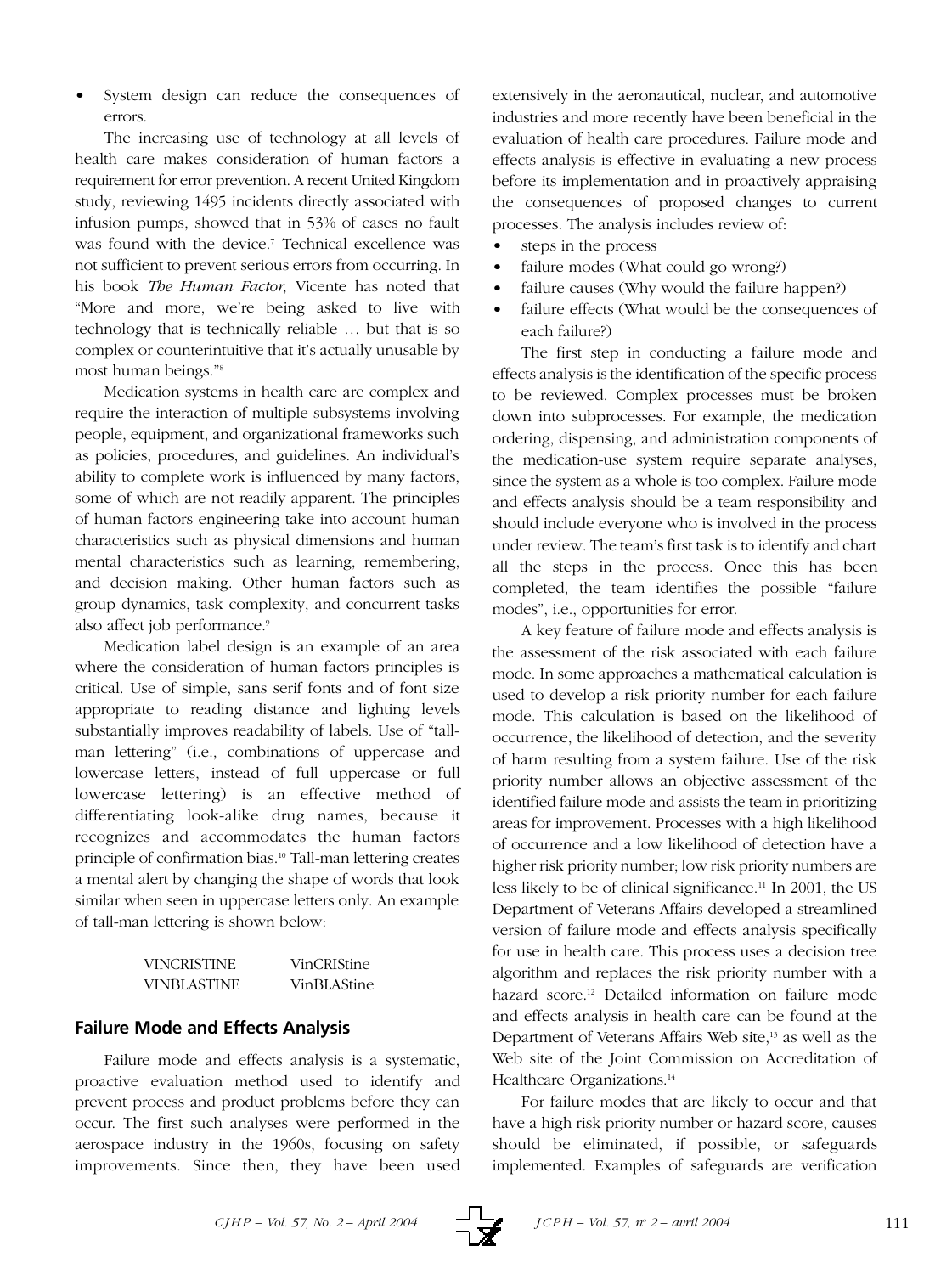steps, forcing functions, and constraints. Constraints and forcing functions are the most useful interventions in reducing error potential because they direct people to perform in a given way. They use human factors principles to avoid over-reliance on memory and problem-solving. For example, a failure mode and effects analysis might determine that for medication products that look and feel alike, such as potassium chloride concentrate and 0.9% sodium chloride for injection, a system safeguard must be implemented to prevent deadly substitution errors. Removing potassium chloride concentrate from nursing units provides a constraint safeguard, in that the product is not available and cannot be selected in error. Regular pharmacy rounds to remove discontinued medications from patient care units, to decrease the risk of unordered medications being administered, is another example of a constraint safeguard.

## **Root Cause Analysis**

Root cause analysis is used to determine the underlying causes of an event and to identify strategies for the prevention of error-induced injuries. It differs from failure mode and effects analysis in that it is conducted after an event has occurred. Root cause analysis is a systematic process of investigating a critical incident or an adverse outcome to determine the multiple, underlying contributing factors.<sup>15</sup> A cause may be identified as a set of actions, circumstances, or conditions. When performing a root cause analysis it is important to frame questions in a nonthreatening manner, for example, "What should be done to prevent this in the future?" rather than "What should have been done to prevent this occurrence?" It is important to believe that each human error has a preceding cause. Determining that a human error has been made without asking "why" does little to assist in the prevention of future errors. Root cause analysis is similar to failure mode and effects analysis in that it requires the involvement of a multidisciplinary team and an understanding of the processes involved in the event. The investigative phase focuses on a series of "why" and "how" questions to determine the underlying causes of an event, including a review of relevant human factors. Root cause analysis assists with differentiating the immediately obvious proximate causes from the underlying causes that led to the proximate causes. The true root causes are the earliest points where action could have been taken to enhance the support system such that the appropriate care could have been delivered, the incident prevented completely, or the effect on the patient substantially

decreased.16 Consideration of human factors in root cause analysis provides real understanding of the reasons why an event occurs, rather than just creating a list of procedural violations.17 Once the predominant underlying causes have been identified, human factors engineering principles assist in developing a workable action plan. An effective root cause analysis action plan includes responsibility for implementation, supervision, testing (if needed), timelines, and outcome measurement.

## **Conclusions**

Consideration of human factors engineering principles, failure mode and effects analysis, and root cause analysis provides for a combination of proactive and reactive system changes that will have a synergistic positive effect on patient safety and overall process improvement in health care. It is no longer sufficient to rely on staff "doing their best" to provide top-quality health care. Systems must be thoughtfully designed and systematically evaluated to support health care providers in their day-to-day efforts to care for patients. "We must never let 'good enough' be good enough. We must be relentless in our pursuit of finding ways to improve our systems."18

#### **References**

- 1. The iron ring: the ritual of the calling of an engineer [online]. Available at: http://www.mitic.net/resume/ring.html. Accessed 2004 Mar 5.
- 2. Kohn LT, Corrigan JM, Donaldson MS, editors. *To err is human: building a safer health system*. Washington (DC): National Academy Press; 2000. p. 21.
- 3. Leape L. Error in medicine. *JAMA* 1994;272:1851-7.
- 4. Joint Commission on Accreditation of Healthcare Organizations. *Root cause analysis in health care: tools and techniques*. 2nd ed. Oakbrook Terrace (IL): Joint Commission Resources Inc; 2002.
- 5. Gosbee J, Anderson T. Human factors engineering design demonstrations can enlighten your RCA team. *Qual Saf Health Care* 2003;12:119-21.
- 6. Vicente K. Human factors engineering and patient safety [presentation]. University of Toronto Patient Safety Research Symposium; 2004 Feb 11; Toronto (ON).
- 7. Quinn C, Boult M, Hughes G. An infusion of safety. *Health Care Risk Rep* (*UK*) 2004;10(2):12-5.
- 8. Vicente K. *The human factor*. Toronto (ON): Alfred A Knopf Canada; 2003. p. 17.
- 9. Gosbee JW, Lin L. The role of human factors engineering in medical device and medical system errors. In: Vincent C, editor. *Clinical risk management: enhancing patient safety*. 2nd ed. London: BMJ Press; 2001. p. 301-17.
- 10. Handyside J. Human factors improvement series: labels [presentation]. Quality Healthcare Network Forum: Culture change and safety — lessons from the sharp end; 2004 Jan 8; Toronto (ON).